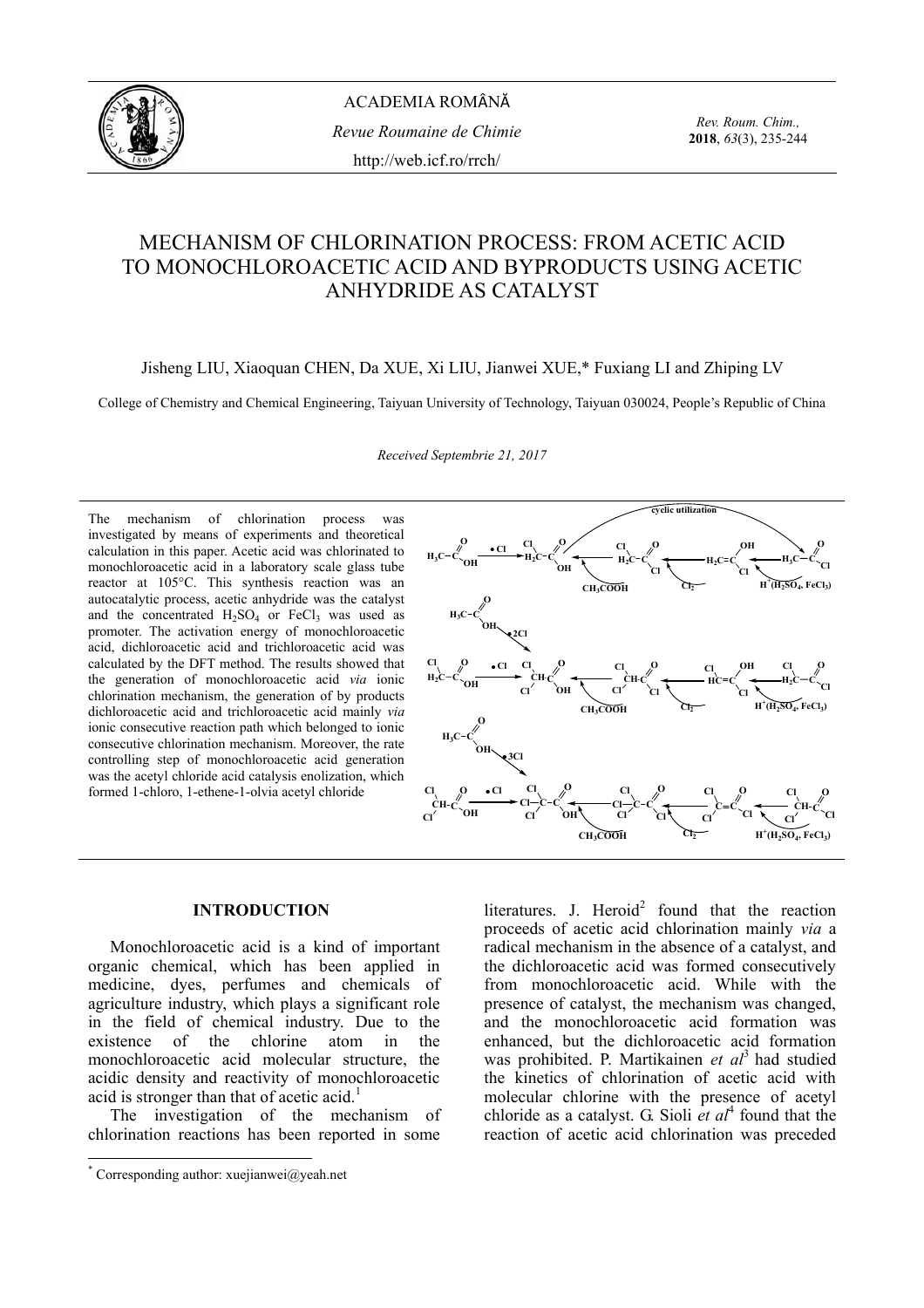by the following mechanism: the intermediate acetyl chloride was enolized firstly, and then added with chlorine to produce the chloroacetyl, which did rapid chlorine exchange reaction with acetic acid to generate the monochloroacetic acid and acetyl chloride.

Y. Ogata and T. Sugimoto *et al*<sup>5</sup> investigated the ionic mechanism of the sythesis of monochloroacetic acid. Y. Ogata and T. Harada *et al*<sup>6</sup> indicated that di-and trichloroacetic acids were generated by ionic chlorination in the sythesis process of monochloroacetic acid. Y. Ogata *et al*6 also found that the chloroacetyl chloride could be produced by enolization of acetic acid by acid catalysis added with chlorine. T. Salmi *et al*<sup>7</sup> proposed that the ratedetermining step of the chorination of acetic acid was the acid-catalyzed enolization of acetyl chloride. P. Maki-Arvela and T. Salmi<sup>8</sup> found that acetyl chloride could be formed *in situ* in the chlorination process by allowing acetic anhydride to react with HCl, and they proposed the acidcatalyzed autocatalysis effect. X. Y. Zhou<sup>9</sup> also believed that chlorination of monochloroacetic and dichloroacetic acids was the ionic mechanism, and belonged to the consecutive reactions. P. Maki-Arvel *et al*<sup>10</sup> indicated that the generation of dichloroacetic acid had two routes: the ionic mechanisms and the radical mechanisms.

In order to verify the synthesis mechanism of monochloroacetic, di-and trichloroacetic acids, the Dmol3 program of Materials Studio 5.5 was applied to simulate the mechanism of chlorination of acetic acid using the density function method. The results could contribute to promote the production of monochloroacetic acid.

## **EXPERIMENTAL AND CALCULATION**

#### **Experimental**

The chlorination of acetic acid was carried out in a homemade glass tube equipped with a magnetic stirring apparatus. The glass tube was heated by an oil bath heater with a temperature controller. The chlorine gas was metered by a rotameter to disperse into the reaction mixture. A reflux condenser equipped with low temperature cooling circulating pump was placed on the top of the reactor. The gaseous compounds passed through water, sodium bicarbonate solution and concentrated sodium hydroxide solution before being released to the air.

The acetic acid to be chlorinated was placed in the reaction vessel. The slightly excess chlorine feed was introduced, and the liquid phase was heated to the desired reaction temperature. A certain amount of acetic anhydride was added. Samples of the liquid phase were analyzed by gas chromatograph after esterification.

#### **Calculation Methods**

Density functional theory method quantum chemistry calculation was adopted and the calculations were performed by using the Dmol<sup>3</sup> program mounted on Materials Studio 5.5 package. All the reactions and products in the chlorination reaction were optimized and their stable structures were obtained at the same time. All transition states of the reactions were trialed and searched carefully by using an LST/QST method, thus, the primitive activation energy and the heat of reaction were obtained. The nonlocal exchange and correlation energies were calculated with the PW91 function of the generalized gradient approximation  $(GGA)^{11}$  and a double numerical plus polarization (DNP) basis set in the level of all electrons. The convergence criteria included threshold values of  $1 \times 10^{-5}$  Hartree, 0.02 Hartree per nm, and 0.0005 nm for energy, force and displacement convergence, respectively, the self-consistent-filled (SCF) density convergence threshold value was specified as  $1\times10^{-6}$ Hartree. A Fermi smearing of 0.005 Hartree was employed to improve the computational performance, and the solvent effect was also considered during the calculations. The geometries of all stationary points were optimized at this level.

#### **RESULTS AND DISCUSSION**

#### **The experimental results**

The effect of different catalyst amounts of acetic anhydride in chlorination**:** First, the effect of acetic acid catalytic chlorine was investigated (see Table 1 and Figure l) in the condition of 105°C reaction temperature, 40mL/mins chlorine flow rate and acetic anhydride were 8%; 15%; 20% and 25% of the quality of acetic acid.

| The catalyst amount of acetic anhydride in chlorination |                     |           |            |                   |  |  |  |
|---------------------------------------------------------|---------------------|-----------|------------|-------------------|--|--|--|
| Acetic<br>anhydride $(\% )$                             | Reaction<br>time(h) | CА<br>(%) | MCA<br>(%) | <b>DCA</b><br>(%) |  |  |  |
| 8                                                       | 6                   | 73.37     | 23.51      | 3.12              |  |  |  |
| 15                                                      | 6                   | 51.72     | 45.04      | 3.24              |  |  |  |
| 20                                                      | 6                   | 21.29     | 76.41      | 2.30              |  |  |  |
| 25                                                      | 6                   | 9.53      | 88 39      | 2.08              |  |  |  |

*Table 1*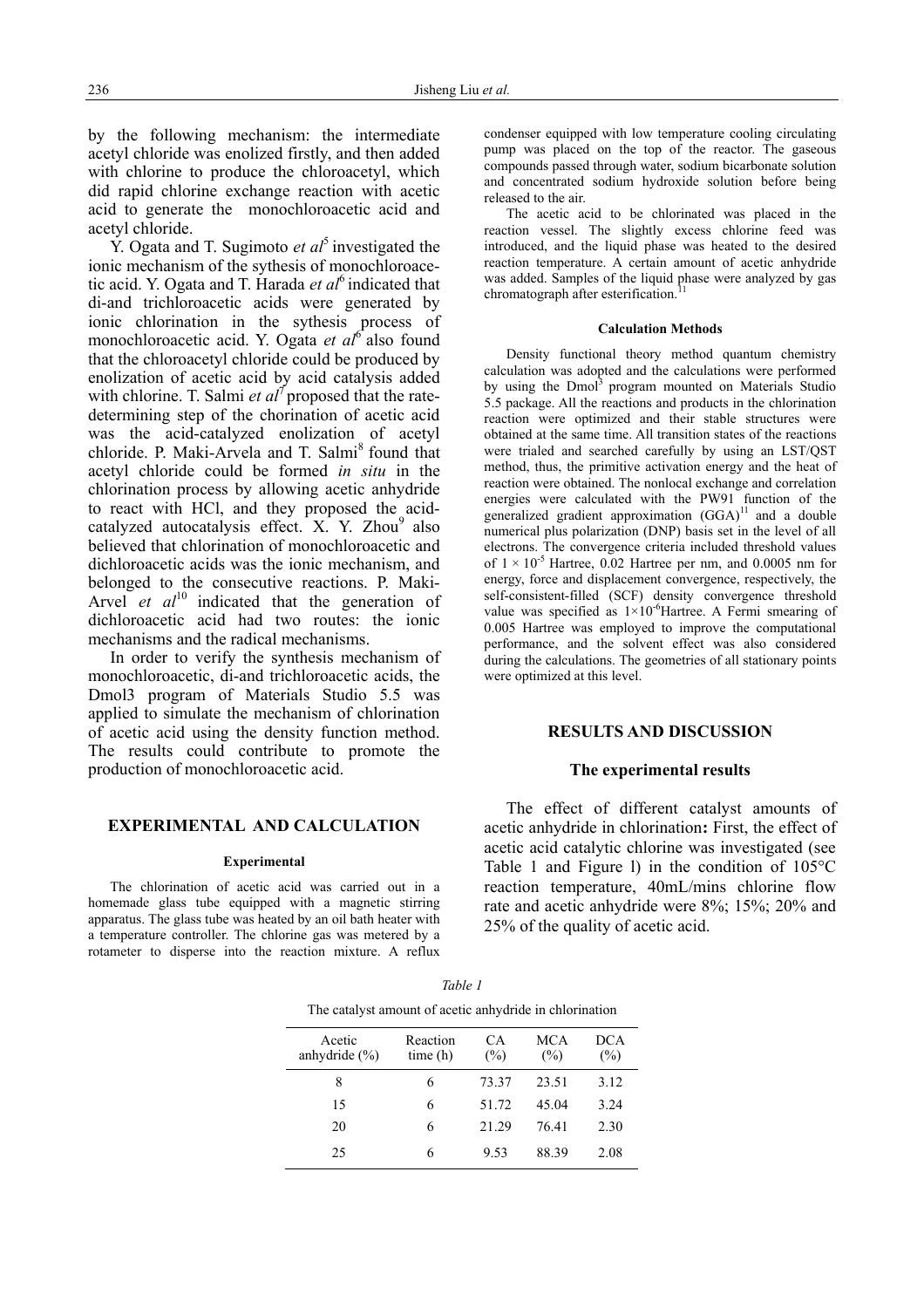

Fig. 1 – The effect of catalyst amount of acetic anhydride on monochloroacetic acid generation.

As shown in Figure 1, the production amount of monochloroacetic acid increased with time after the addition of acetic anhydride. The generation rate of monochloroacetic acid was slow in the first 1h and increased remarkably until 6h, then, its generation rate increased steadily from 6h to 8h. At the same time, the rate and productions of monochloroacetic acid also increased rapidly with the increase of acetic anhydride mass fraction. Moreover, we found that the productions of dichloroacetic acid decrease with the increasing of acetic anhydride mass in Table 1.

The influence of concentrated  $H_2SO_4$  and  $FeCl_3$ catalyst promoter in chlorination: In order to verify the catalytic principle,  $1.5\%$  FeCl<sub>3</sub> and  $5\%$ concentrated  $H_2SO_4$  were added in the experiment of acetic anhydride catalytic chlorination. The comparison of the chlorination reaction and the blank experiment indicated the catalytic effect of acid and autocatalytic of the reaction. Chloride products were analyzed by gas chromatography (see Figure 2 and Table 2).

As was shown in Figure 2 and Table 2. The generation rate of monochloroacetic acid was very fast in the first 50 mins with the addition of concentrated  $H_2SO_4$  or FeCl<sub>3</sub> and the yield of monochloracetic acid was 30% and 20% respectively, however, the yield of monochloroacetic acid was only 4% in the blank experiment. Then, the generation of monochloroacetic acid increased rapidly from 50 mins to 150 mins, the yield was 97.6% and 91.7%, respectively. And the yield of monochloroacetic acid was 29.5% in the blank experiment. Moreover, the yield of monochloroacetic acid began to decrease to 94.2% with the increase of concentrated  $H_2SO_4$  catalyst promoter, but the yield of monochloroacetic acid kept on increase with  $FeCl<sub>3</sub>$  catalyst promoter and reached 95.8% during 150 mins to 200 mins. Then, when the reaction time reached 150mins, the yield of dichloroacetic acid was 0.74%, the yield of dichloroacetic acid was 2.01% and 2.79% with the concentrated  $H_2SO_4$  and  $FeCl_3$  catalyst promoter, respectively, which was higher than the yield of dichloroacetic acid in the blank experiment.

| Catalyst<br>promoter | Mass<br>$(\%)$ | Reaction<br>time<br>(min) | CA.<br>(%) | <b>MCA</b><br>(%) | <b>DCA</b><br>$(\%)$ |
|----------------------|----------------|---------------------------|------------|-------------------|----------------------|
| blank                | 0              | 150                       | 69.9       | 29.5              | 0.74                 |
| $H_2SO_4$            | 5              | 150                       | 0.44       | 97.6              | 2.01                 |
| FeCl <sub>3</sub>    | 1.5            | 150                       | 0.09       | 91.7              | 2.79                 |

*Table 2*  The influence of catalyst promoter on monochloroacetic acid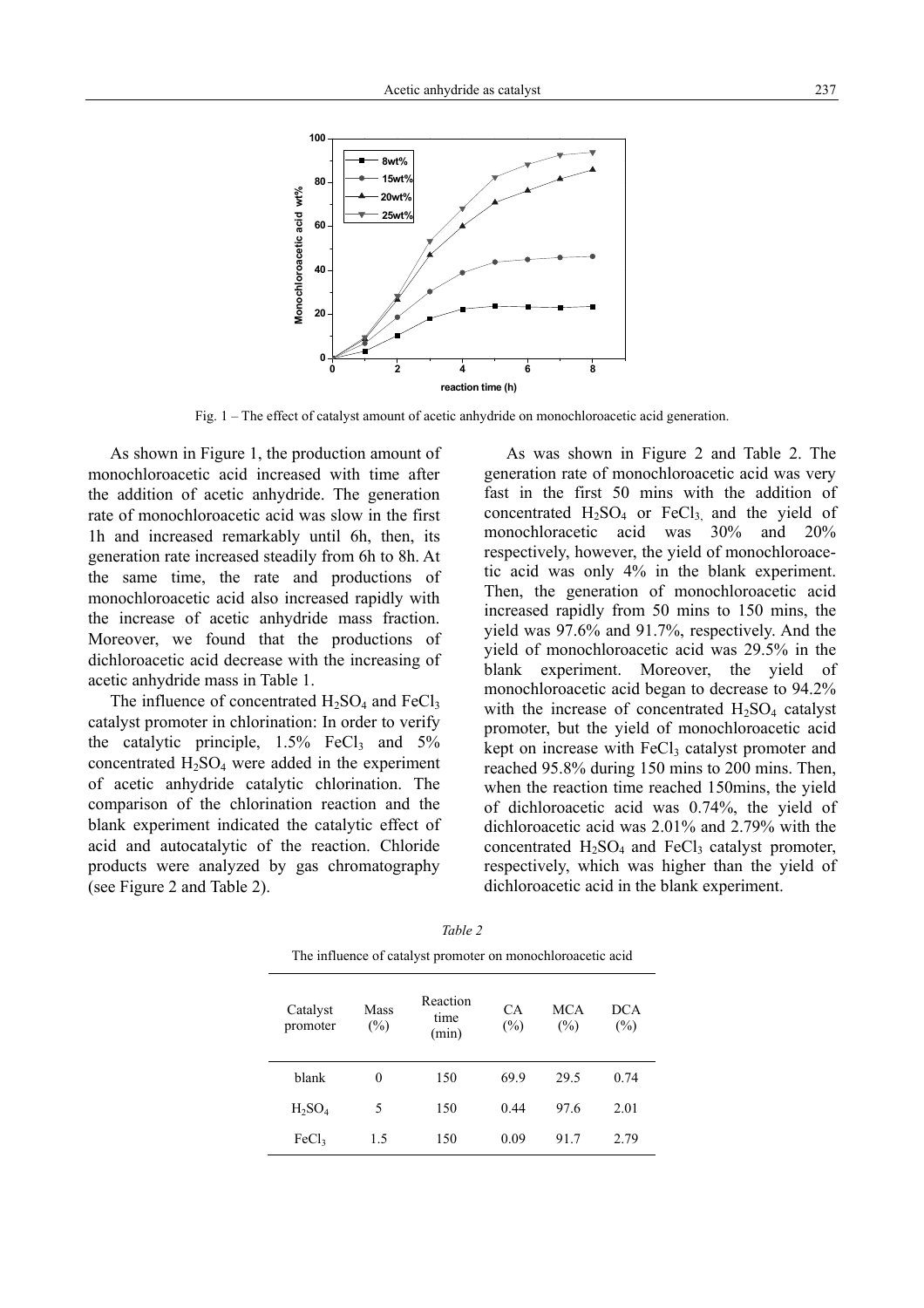

Fig. 2 – The influence of catalyst promoter in chlorination.

## **Synthesis mechanism of monochloroacetic acid**

In order to investigate the formation route of monochloroacetic acid, two possible reaction paths were constructed: the radical chlorination mechanism and the ionic chlorination mechanism

(Scheme 1). The path 1 was the formation route of monochloroacetic acid *via* radical chlorination mechanism [Scheme 1, Equation (1)]. The path 2 was the formation route of monochloroacetic acid *via* ionic chlorination mechanism [Scheme 1, Equation  $(2)-(6)$ ].



Scheme 1 – Path of monochloroacetic acid generation.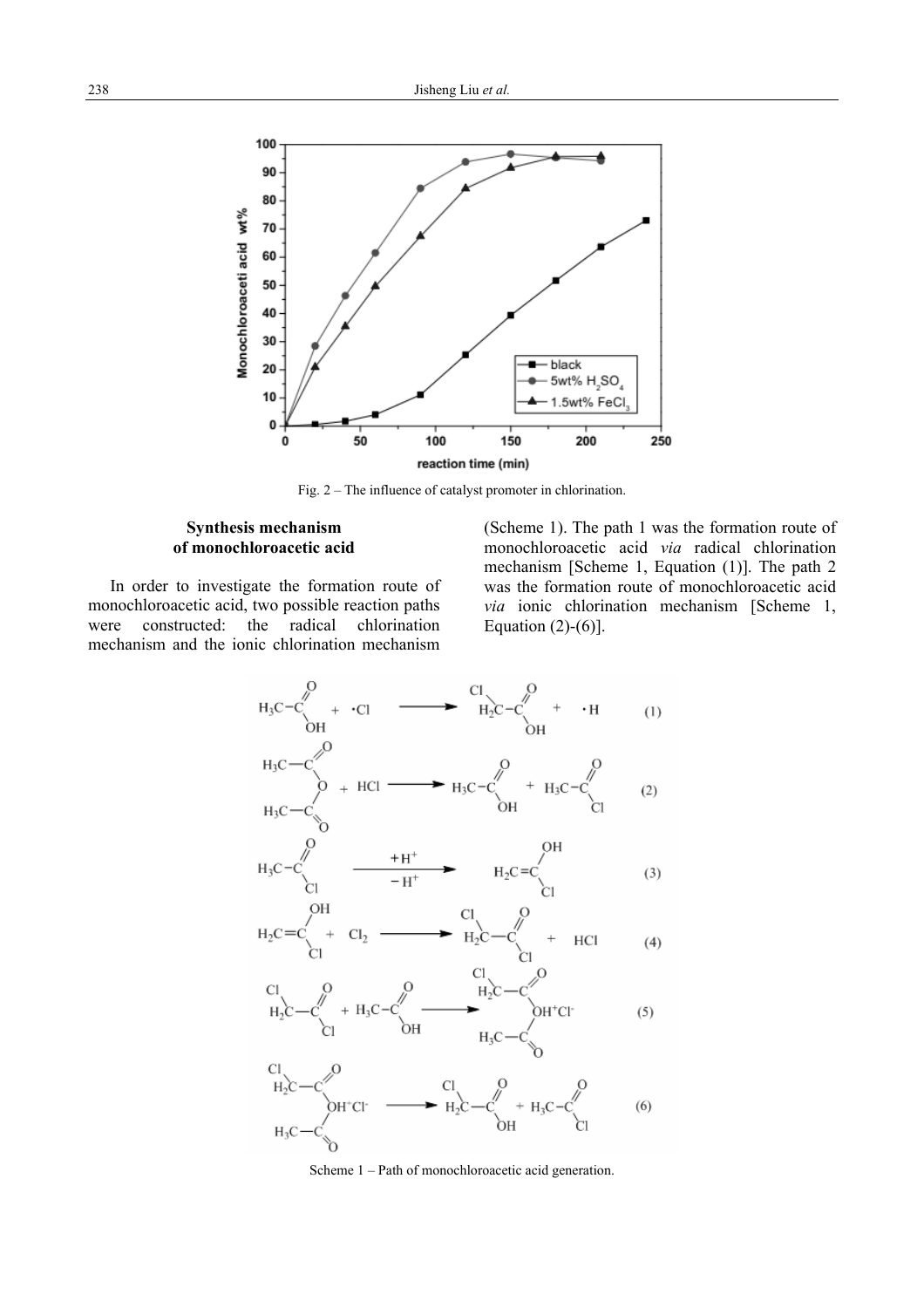The configurations of reactants and products were built and the geometry structure was optimized. Transition states were investigated based on the calculation of the basis reactants and products. Each reaction transition state was derived from the potential energy surface at the highest point of the potential energy corresponding to the configuration. Frequency analysis showed that these configurations were the only virtual frequency. Energy of reactants, products and transition states to relevant primitives and the corresponding virtual frequency of the transition state were presented in Table 3. At the same time, energy potential diagram of the primitive reactions with corresponding reactions, transition states and products of configuration were shown in Figure 3.

The results showed that the route of monochloroacetic acid formation *via* ionic chlorination mechanism was as follows. First, acetic anhydride conducted initially [Scheme 1, Equation (2)] and formed acetyl chloride. Its reaction activation energy was 5.23kJ/mol. Then, acetyl chloride conducted the enolization [Scheme 1, Equation (3)] and formed 1-chloro, 1-ethene-1-ol and the corresponding primitive activation energy was 51.64 kJ/mol. Since then, the double bond in 1-chloro, 1-ethene-1-ol was apt to react with chlorine [Scheme 1, Equation (4)] and formed chloroacetyl chloride, and the corresponding primitive activation energy was 30.04kJ/mol. Finally, the -OH and -Cl exchange reaction generated monochloroacetic acid [Scheme 1, Equation  $(5)$  and  $(6)$ ] and their activation energy was 15.42kJ/mol and 0.75kJ/mol, respectively. Therefore, reaction (2) was the catalyst initiation reaction among the whole reactions from (2) to (6) and the acetic anhydride reaction formed a real catalyst, namely, acetyl chloride. The whole reaction process became acid catalytic reaction once acetyl chloride was formed. More importantly, the acidity of monochloroacetic acid was stronger than the acetic acid, so the acid catalytic reaction was accelerated.

| with the activation energies (Ea) and reaction energies $(\Delta H)$ |                                                             |                          |                             |                                     |  |  |
|----------------------------------------------------------------------|-------------------------------------------------------------|--------------------------|-----------------------------|-------------------------------------|--|--|
| Step                                                                 | Chemical reaction                                           | Frequency<br>$(cm^{-1})$ | Ea<br>$(kJ \cdot mol^{-1})$ | $\Delta H$<br>$(kJ \cdot mol^{-1})$ |  |  |
| (1)                                                                  | $CH_3COOH + \bullet Cl \rightarrow \bullet H + C_2H_3O_2Cl$ | $-318.33$                | 162.45                      | 136.07                              |  |  |
| (2)                                                                  | $(CH_3CO)_2O+HCl\rightarrow CH_3COOH+CH_3COCl$              | $-75.98$                 | 5.23                        | $-33.41$                            |  |  |
| (3)                                                                  | $CH_3COCl+H^+\rightarrow H^+ + C_2H_2ClOH$                  | $-1406.50$               | 51.64                       | $-84.73$                            |  |  |
| (4)                                                                  | $C_2H_2ClOH + Cl_2 \rightarrow HCl + CH_2ClCOCl$            | $-38.43$                 | 30.04                       | $-138.89$                           |  |  |
| (5)                                                                  | $CH_2CICOC+CH_3COOH \rightarrow C_4H_6O_3Cl_2$              | $-69.47$                 | 15.42                       | 6.21                                |  |  |
| (6)                                                                  | $C_4H_6O_3Cl_2 \rightarrow C_2H_3OCl+CH_2ClCOOH$            | $-49.31$                 | 0.75                        | $-4.41$                             |  |  |
| (7)                                                                  | $CH_3COOH+2\bullet Cl \rightarrow 2\bullet H + CHCl_2COOH$  | $-271.91$                | 186.37                      | 158.84                              |  |  |
| (8)                                                                  | $CH_2CICOOH+{\bullet}Cl{\rightarrow} {\bullet}H+CHCl_2COOH$ | $-115.62$                | 168.75                      | 136.31                              |  |  |
| (9)                                                                  | $CH_2CICOCl+H^+ \rightarrow H^+ + C_2HCI_2OH$               | $-718.42$                | 77.19                       | $-4.81$                             |  |  |
| (10)                                                                 | $C_2HC1_2OH + Cl_2 \rightarrow HCl + CHCl_2COCl$            | $-204.33$                | 18.14                       | $-165.74$                           |  |  |
| (11)                                                                 | $CHCl_2COCl + CH_3COOH \rightarrow C_4H_5O_3Cl_3$           | $-268.11$                | 32.15                       | $-55.43$                            |  |  |
| (12)                                                                 | $C_4H_5O_3Cl_3 \rightarrow CH_3COCl + CHCl_2COOH$           | $-313.83$                | 37.49                       | $-105.67$                           |  |  |
| (13)                                                                 | $CH_3COOH+3\bullet Cl\rightarrow 3\bullet H + CCl_3COOH$    | $-170.98$                | 192.12                      | 153.60                              |  |  |
| (14)                                                                 | CHCl <sub>2</sub> COOH+•Cl→•H+ CCl <sub>3</sub> COOH        | $-713.34$                | 173.81                      | 160.45                              |  |  |
| (15)                                                                 | $CHCl2COCl+H+\rightarrow H++C2Cl3OH$                        | $-359.11$                | 162.56                      | 50.41                               |  |  |
| (16)                                                                 | $C_2Cl_3OH + Cl_2 \rightarrow HCl + CCl_3COCl$              | $-669.80$                | 49.60                       | $-127.90$                           |  |  |
| (17)                                                                 | $CCl3COCl + CH3COOH \rightarrow C4H4O3Cl4$                  | $-91.74$                 | 107.34                      | $-55.66$                            |  |  |
| (18)                                                                 | $C_4H_5O_3Cl_3 \rightarrow CH_3COCl + CCl_3COOH$            | $-88.68$                 | 110.23                      | 47.79                               |  |  |

*Table 3* 

Possible elementary reactions involved in monochloroacetic acid and byproducts synthesis together with the activation energies (Ea) and reaction energies (∆H)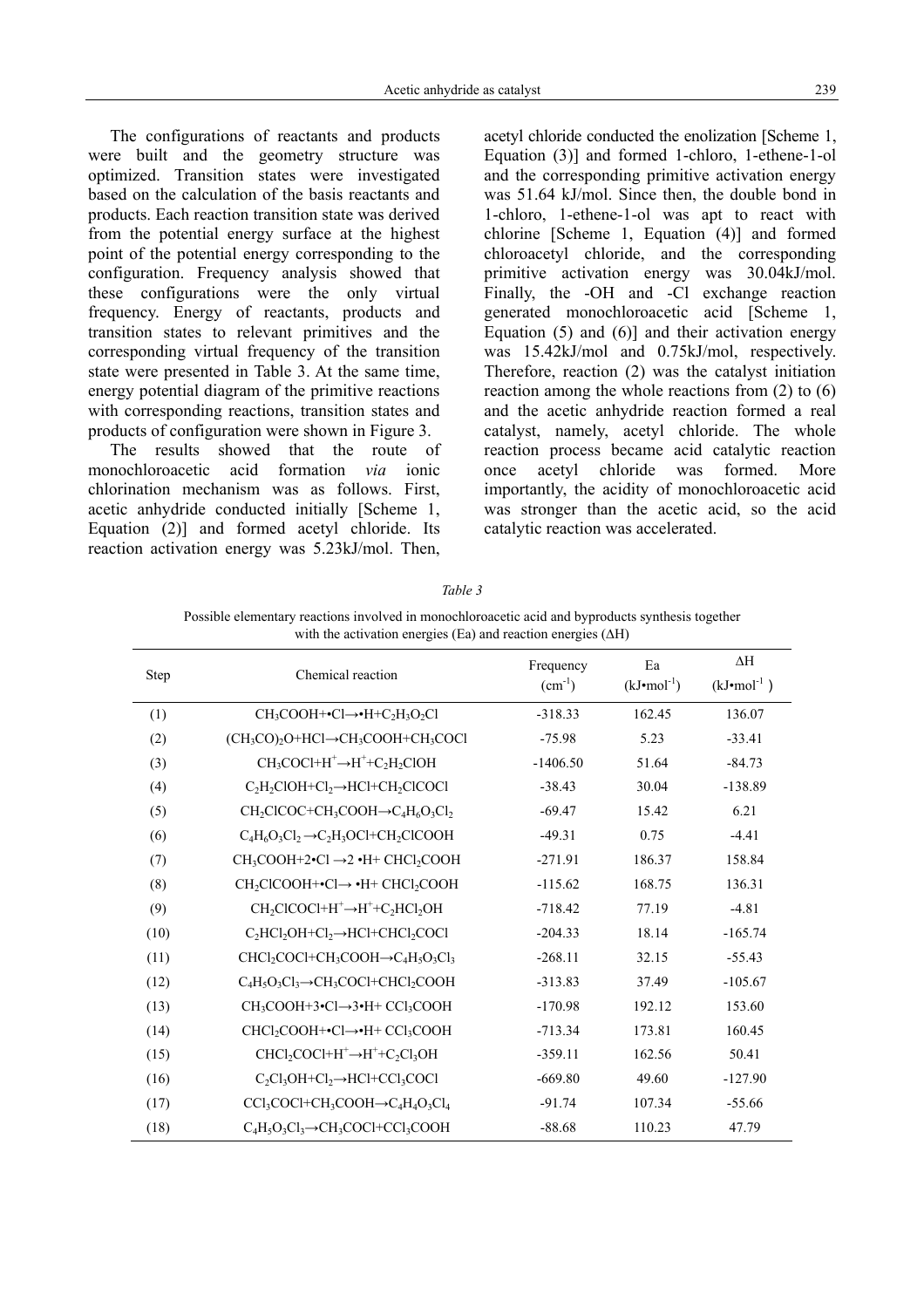

Fig. 3 – Potential energy diagram of monochloroacetic acid synthesis together with the initial states, transition states, and final states.

The activation energy 51.64kJ/mol [Scheme 1, Equation (3)] was the highest as the ratedetermining step after acetyl chloride was formed. Experimental results also showed that the formation rate of monochloroacetic acid was slow at the beginning and then became rapid in the mid of reaction after the addition of acetic anhydride catalyst. The reason of it could be that the process of acetic acid enolization was slow so that the production of 1-chloro, 1-ethene-1-ol was less, while with the increase of 1-chloro, 1-ethene-1-ol, the formation rate of monochloroacetic acid was also accelerated. Moreover, the contents of acetic acid which react with chloroacetyl chloride also reduced at the end of the reaction. Meanwhile, the rate of acid-catalysis enolization [Scheme 1, Equation (3)] was accelerated due to the fact that the acidity of monochloroacetic acid was stronger than of the acetic acid. Thus the generation speed of monochloroacetic acid was accelerated. In addition, the generation of monochloroacetic acid increased significantly when the concentrated  $H_2SO_4$  and FeCl<sub>3</sub> were added. The added H<sup>+</sup> in the reaction system promoted the progress of acidcatalysis enolization [Scheme 1, Equation (3)]. In turn, it led to the result that the reaction was conducted towards the generation of monochloroacetic acid. Therefore, it can be drawn from the theoretical calculation and experimental results that the whole process became acid catalytic enolization reaction when acetyl chloride was formed. The generation of monochloroacetic acid could be accelerated as long as acetyl chloride acid-catalyzed enolization [Scheme 1, Equation (3)] was expected. It also inhibited the generation of the byproduct dichloroacetic acid and trichloroacetic acid.

## **Synthesis chlorination mechanism of the byproduct dichloroacetic acid**

In order to investigate the formation route of byproduct dichloroacetic acid, two possible reaction paths were constructed: the equilibrium reaction path and the consecutive reaction path (Scheme 2). The path 1 was the formation of dichloroacetic acid *via* equilibrium reaction route [Scheme 2, Equation (7)]. The path 2 was the formation of dichloroacetic acid *via* consecutive reaction route [Scheme 2, Equation (8)-(12)]. Moreover, there were two reaction mechanisms in the consecutive path: the radical chlorination mechanism and ionic chlorination mechanism.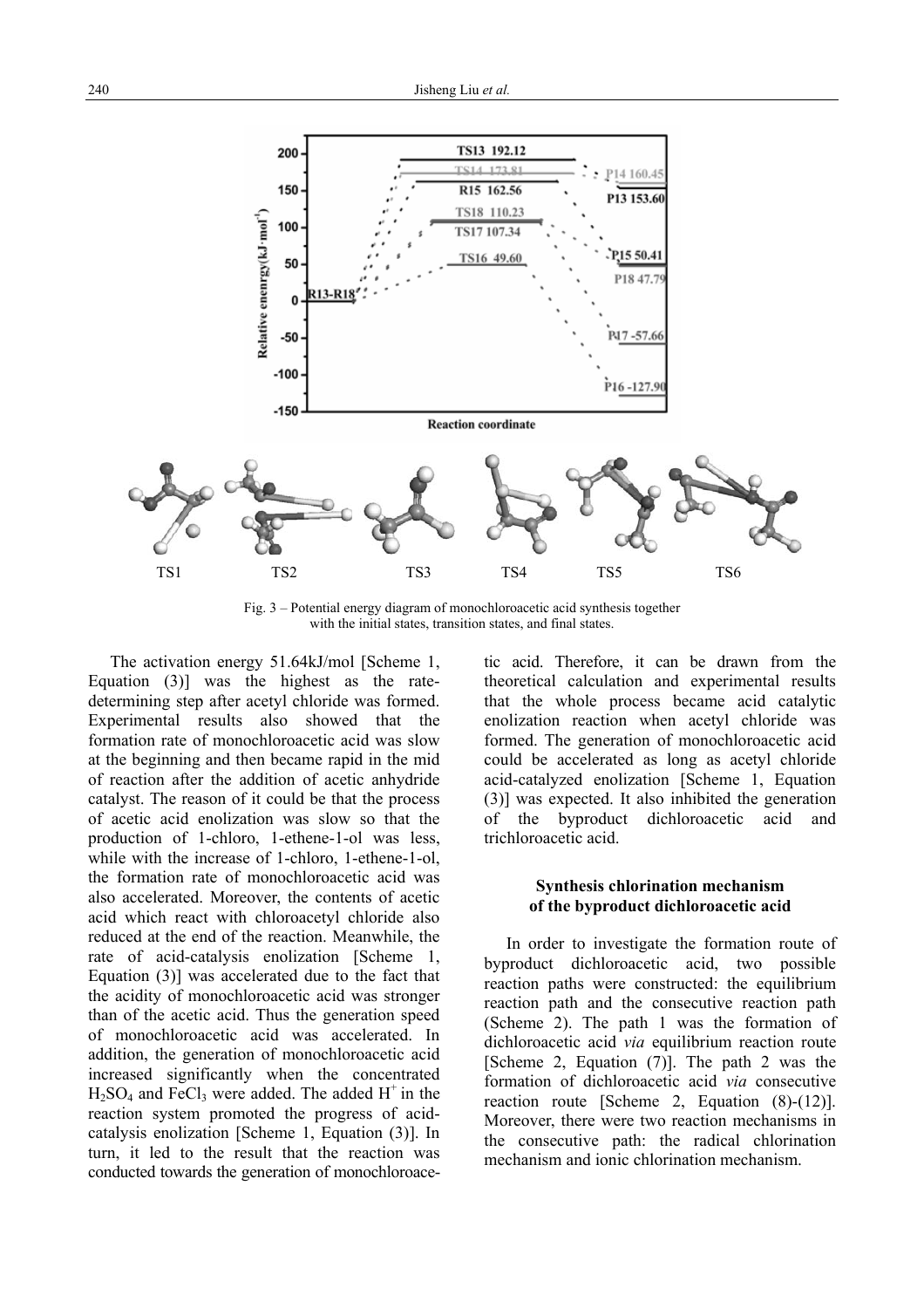

Scheme 2 – The chlorination mechanism of byproduct dichloroacetic.



Fig. 4 – Potential energy diagram of byproduct dichloroacetic acid Synthesis together with the initial states, transition states, and final states.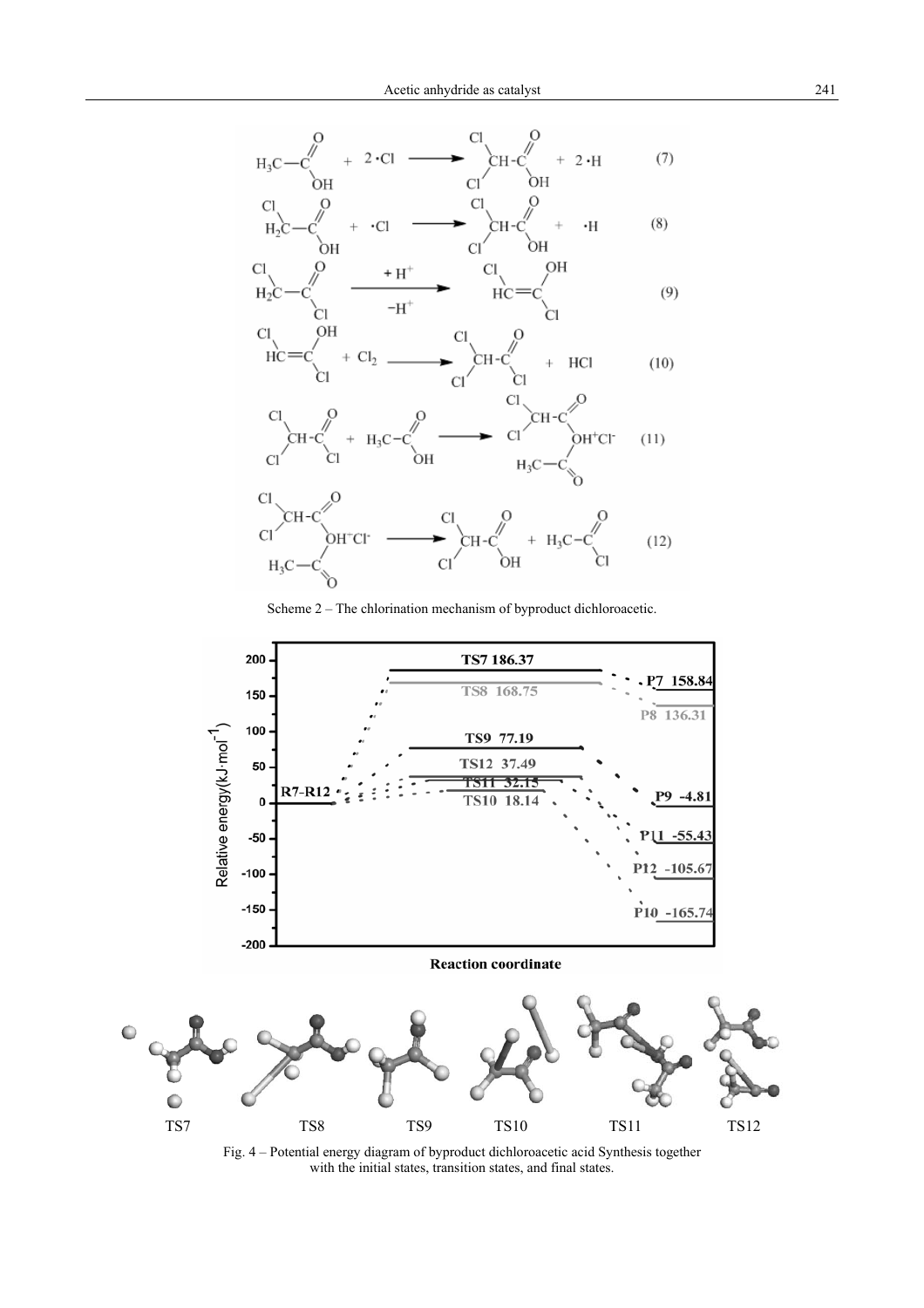As shown in Figure 4, the activation energy of radical equilibrium reaction that generated dichloroacetic acid [Scheme 2, Equation (7)] was 186.37kJ/mol, and the activation energy of generating dichloroacetic acid *via* radical consecutive reaction was 168.75 kJ/mol. [Scheme 2, Equation (8)] . In addition, the formation route of dichloroacetic acid via ionic chlorination mechanism was as follows: first, the chloroacetic chloride conducted enolization [Scheme 2, Equation (9)] and formed1,2-dichloro, 1-ethene-1 ol and the corresponding primitive activation energy was 77.19kJ/mol. Then, the double bond in 1, 2-dichloro, 1-ethene-1-ol was apt to react with chloride [Scheme 2, Equation (10)] and formed 2, 2-dichloroacetyl chloride and the corresponding primitive activation energy was 18.14kJ/mol. Finally, the -OH and -Cl exchange reaction generated dichloroacetic acid [Scheme 2, Equation  $(11)-(12)$ ] and their activation energy were 32.15kJ/mol and 37.49 kJ/mol, respectively. Compared to the two paths the activation energies formed dichloroacetic acid via radical chlorination mechanism [Scheme 2, Equation (8)] was higher than that formed the dichloroacetic acid *via* ionic chlorination mechanism [Scheme 2, Equation (9)- (12)]. Therefore, the formation route of dichloroacetic acid was mainly *via* ionic chlorination mechanism, and belonged to the ionic consecutive reaction route.

## **Chlorination mechanism of byproduct trichloroacetic acid**

The formation mechanism of byproduct trichloroacetic acid was investigated based on the reaction mechanism of dichloroacetic acid. Two possible reaction paths were also constructed: the equilibrium reaction path and the consecutive reaction path (Scheme 3). The path 1 was the formation of trichloroacetic acid *via* equilibrium reaction route, which belonged to the radical chlorination mechanism [Scheme 3, Equation (13)]. The path 2 was the formation of trichloroacetic acid *via* consecutive reaction route, which included the radical chlorination mechanism and ionic chlorination mechanism [Scheme 3, Equation (14)

-(18)]. In path 2, the dichloroactyl chloride conducted acid-catalysis enolization [Scheme 3, Equation (15)] and formed 2,2-dichloro, 1-vinyl alcohol. The consecutive chlorination of 2,2 dichloro, 1-viny alcohol with chlorine generated trichloroacetyl chloride [Scheme 3, Equation (16)]. Finally, trichloroacetyl chloride with acetic acid generated trichloroacetic acid by the -OH and -Cl exchange reaction [Scheme 3, Equation (17)-(18)]. At the same time, the potential energy diagram of the primitive reaction, the corresponding reactions, transition states and products of configuration were shown in Figure 5.



Scheme 3 **–** The chlorination mechanism of byproduct trichloroacetic acid.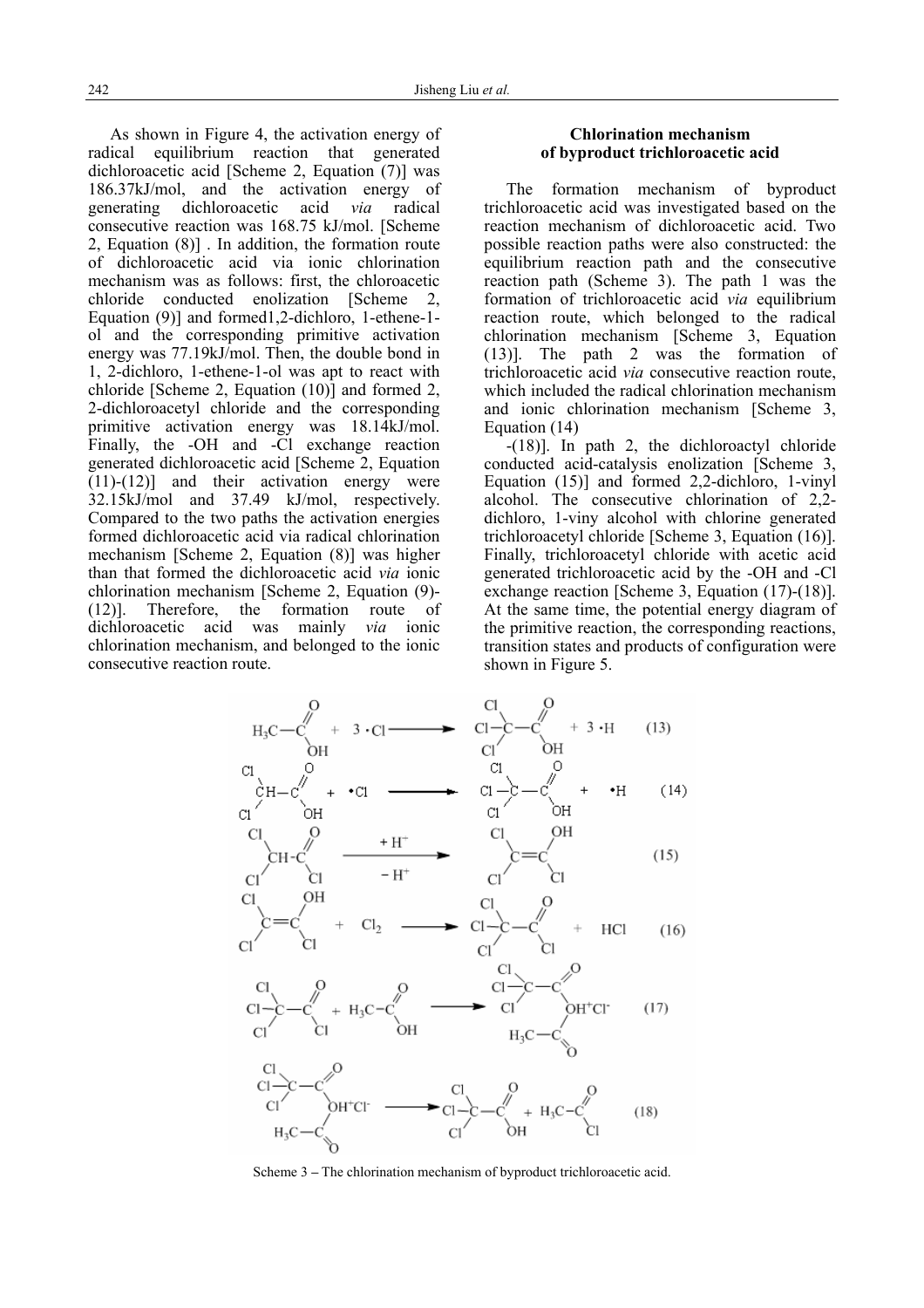

Fig. 5 **–** Potential energy diagram of byproduct trichloroacetic acid Synthesis together with the initial states, transition states, and final states.

As shown in Figure 5, the activation energy of radical equilibrium reaction was 192.12kJ/mol [Scheme 3, Equation (13)], which was higher than the activation energy of radical consecutive reaction as 173.81kJ/mol. [Scheme 3, Equation (14)]. Moreover, the activation energy of the process of trichloroacetic acid chlorination *via* ionic chlorination mechanism was the highest as 162.56 kJ/mol [Scheme 3, Equation (15)], which was the rate-determining step. Further comparison showed that the radical chlorination activation energy 173.81kJ/mol [Scheme 3, Equation (14)] was higher than 162.56kJ/mol [Scheme 3, Equation (15)]. It implied that the radical chlorination was not easy to occur as ionic chlorination. Thus, the formation route of trichloroacetic acid was mainly through ionic chlorination mechanism, and belonged to the ionic consecutive reaction.

Moreover, comparing to the activation energy of the byproduct dichloroacetic acid and trichloroacetic acid in the generation path, it could be found that the activation energy of the trichloroacetic acid rate-determining step 162.56kJ/mol [Scheme 3, Equation (15)] was higher than 77.19kJ/mol [Scheme 2, Equation (9)]. Therefore, dichloroacetic acid was the main byproduct, trichloroacetic acid was minor byproduct. The generation of trichloroacetic acid *via* dichloroacetyl chloride, in result of inhibiting the generation of dichloroacetic acid could effectively decrease the production of trichloroacetic acid.

### **CONCLUSION**

The article investigated the chlorination mechanism from acetic acid to monochloroacetic acid. The results were as follows:

The activation energy of ionic mechanism for monochloroacetic acid was lower than that of radical mechanism. The generation process of 1 chloro,1-ethene-1-ol *via* chloroacetyl chloride acid-catalyzed enolization was the rate determining step in the ionic reaction path.

It was observed that in this experiment the formation rate of monochloroacetic acid was slow at the beginning and became rapid in the mid, then slowed down again in the latter. The generation